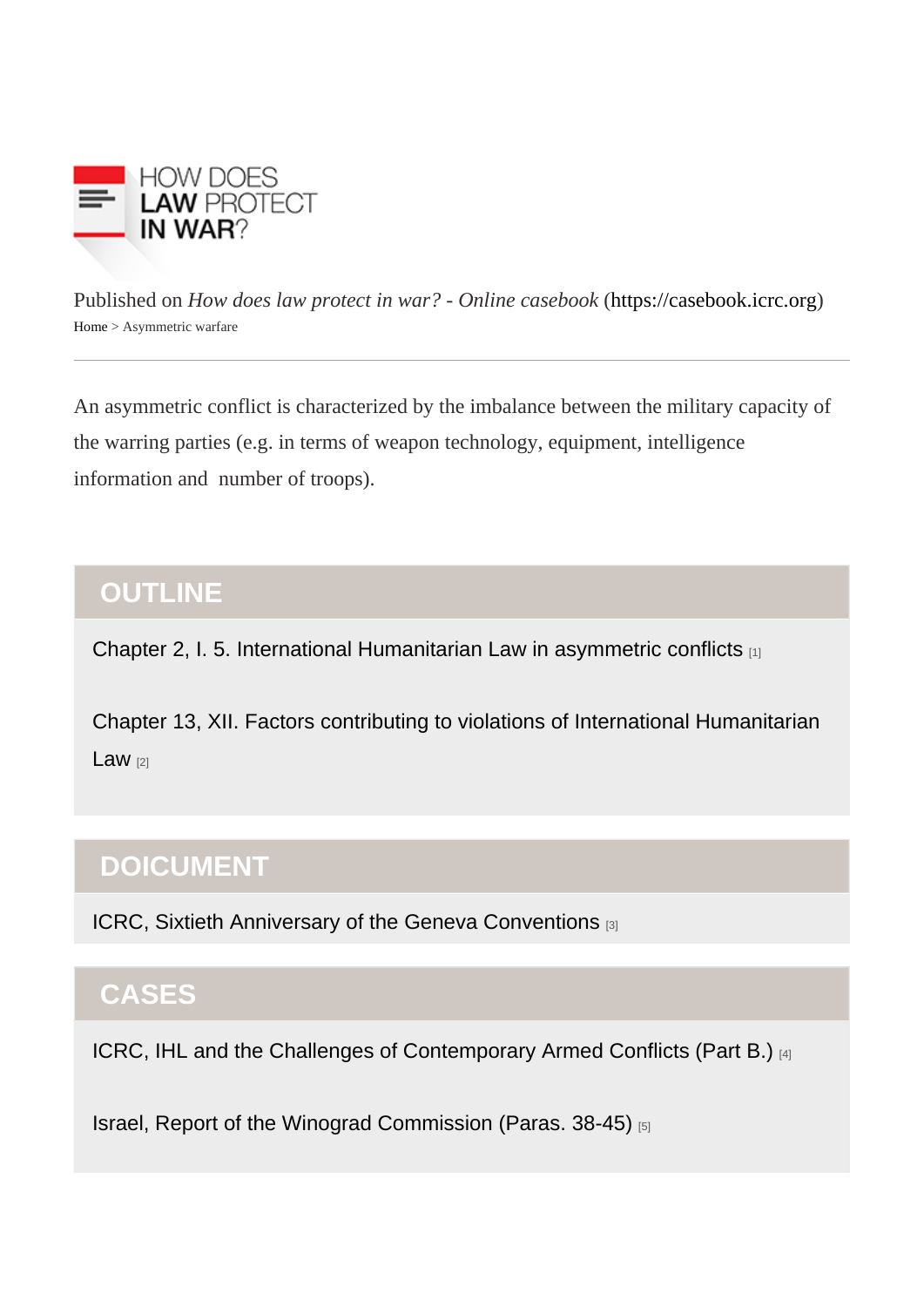[Autonomous Weapon Systems](https://casebook.icrc.org/case-study/autonomous-weapon-systems) [6]

[Syria, Press conference with French President Francois Hollande and Russian](https://casebook.icrc.org/case-study/syria-press-conference-french-president-francois-hollande-and-russian-president-vladimir)  [President Vladimir Putin](https://casebook.icrc.org/case-study/syria-press-conference-french-president-francois-hollande-and-russian-president-vladimir) [7]

[Sri Lanka, Naval War against Tamil Tigers](https://casebook.icrc.org/case-study/sri-lanka-naval-war-against-tamil-tigers) [8]

[Italy, Use of force against ambulances in Iraq](https://casebook.icrc.org/case-study/italy-use-force-against-ambulances-iraq) [9]

[Syria, the Battle for Aleppo](https://casebook.icrc.org/case-study/syria-battle-aleppo) [10]

[ICRC, Statement - War in Cities ; What is at Stake?](https://casebook.icrc.org/case-study/icrc-statement-war-cities-what-stake) [11]

[Iraq, The Battle for Mosul](https://casebook.icrc.org/case-study/iraq-battle-mosul) [12]

[Germany, Aerial Drone Attack in Mir Ali/Pakistan](https://casebook.icrc.org/case-study/germany-aerial-drone-attack-mir-alipakistan) [13]

[Syria: Attacks on Oil Infrastructure](https://casebook.icrc.org/case-study/syria-attacks-oil-infrastructure) [14]

#### BIBLIOGRAPHIC RESOURCES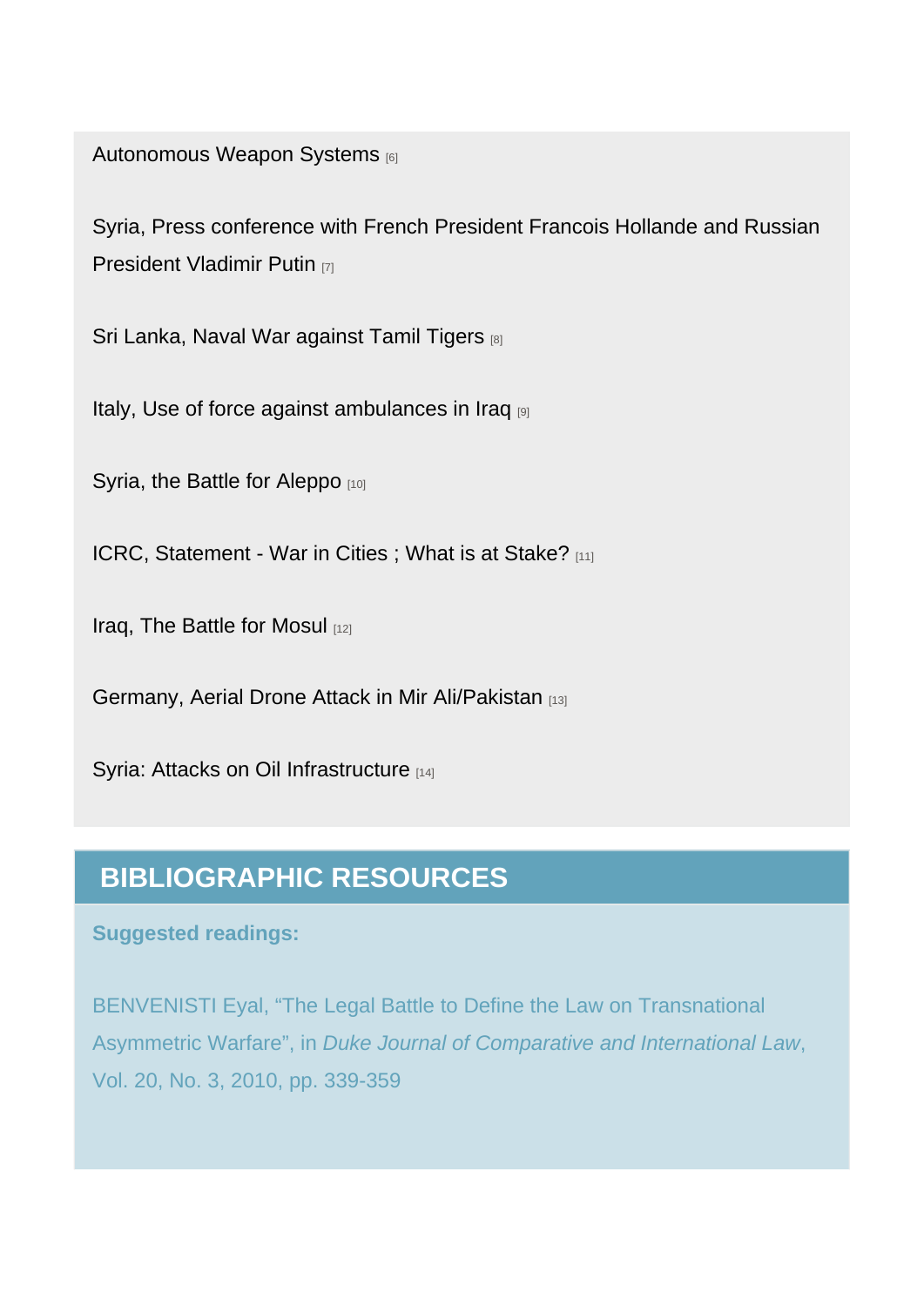COURMONT Barthélémy & RIBNIKAR Darko, Les guerres asymétriques: conflits d'hier et d'aujourd'hui, terrorisme et nouvelles menaces, Paris, Dalloz, 2nd ed., 2009, 427 pp.

GEISS Robin, "Asymmetric Conflict Structures", in IRRC, Vol. 88, No. 864, December 2006, pp. 757-777

GROSS Michael L., "Asymmetric War, Symmetrical Intentions: Killing Civilians in Modern Armed Conflict", in Global Crime, Vol. 10, No. 4, November 2009, pp. 320-336

HEINTZE Hans-Joachim, "Terrorism and Asymmetrical Conflicts: a Role for the Martens Clause?", in GIEGERICH Thomas (ed.), A Wiser Century?: Judicial Dispute Settlement, Disarmament and the Laws of War 100 Years After the Second Hague Peace Conference, Berlin, Duncker and Humblot, 2009, pp. 429-434

KNOOPS Geert-Jan Alexander, "The Duality of the Proportionality Principle within Asymmetric Warfare and Ensuing Superior Criminal Responsibilities", in International Criminal Law Review, Vol. 9, No. 3, 2009, pp. 501-529

LAVOY Peter, Asymmetric Warfare in South Asia: the Causes and Consequences of the Kargil Conflict, Cambridge, CUP, 2009, 407 pp.

PAULUS Andreas & VASHAKMADZE Mindia, "Asymmetrical War and the Notion of Armed Conflict: a Tentative of Conceptualization", in IRRC, Vol. 91, No. 873, March 2009, pp. 95-125.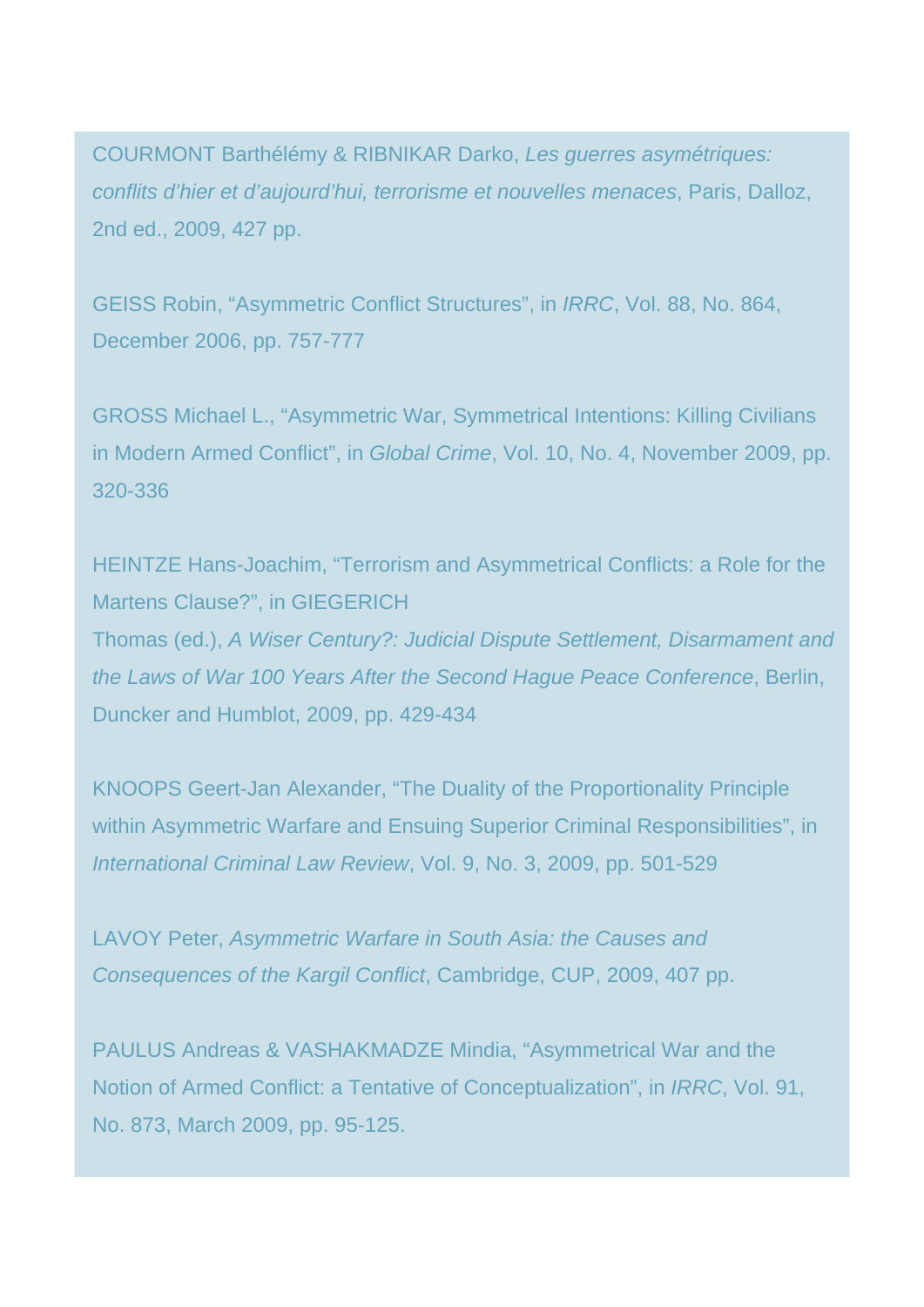PFANNER Toni, "Asymmetrical Warfare from the Perspective of Humanitarian Law and Humanitarian Action", in IRRC, No. 857, March 2005, pp. 149-174

ROGERS Anthony P. V., "Unequal Combat and the Law of War", in YIHL, Vol. 7 (2004), 2006, pp. 3-34.

SCHMITT Michael N., "Asymmetrical Warfare and International Humanitarian Law", in The Air Force Law Review, Vol. 62, 2008, pp. 1-42

SCHRÖFL Josef, COX Sean Michael & PANKRATZ Thomas (eds), Winning the Asymmetric War: Political, Social and Military Responses, Frankfurt am Main, P. Lang, 2009, 366 pp.

VAN BAARDA Ted, VERWEIJ Désiree, The Moral Dimension of Asymmetrical Warfare: Counter-Terrorism, Democratic Values and Military Ethics, Leiden, Boston, M. Nijhoff, 2009, 529 pp.

**Source URL:** https://casebook.icrc.org/glossary/asymmetric-warfare

#### **Links**

- [1] https://casebook.icrc.org/law/fundamentals-ihl#b\_i\_5
- [2] https://casebook.icrc.org/law/implementation-mechanisms#chapter11
- [3] https://casebook.icrc.org/case-study/sixtieth-anniversary-geneva-conventions
- [4] https://casebook.icrc.org/case-study/icrc-ihl-and-challenges-contemporary-armed-conflicts#chapter2
- [5] https://casebook.icrc.org/case-study/israel-report-winograd-commission#para\_38
- [6] https://casebook.icrc.org/case-study/autonomous-weapon-systems
- [7] https://casebook.icrc.org/case-study/syria-press-conference-french-president-francois-hollande-and-russianpresident-vladimir
- [8] https://casebook.icrc.org/case-study/sri-lanka-naval-war-against-tamil-tigers